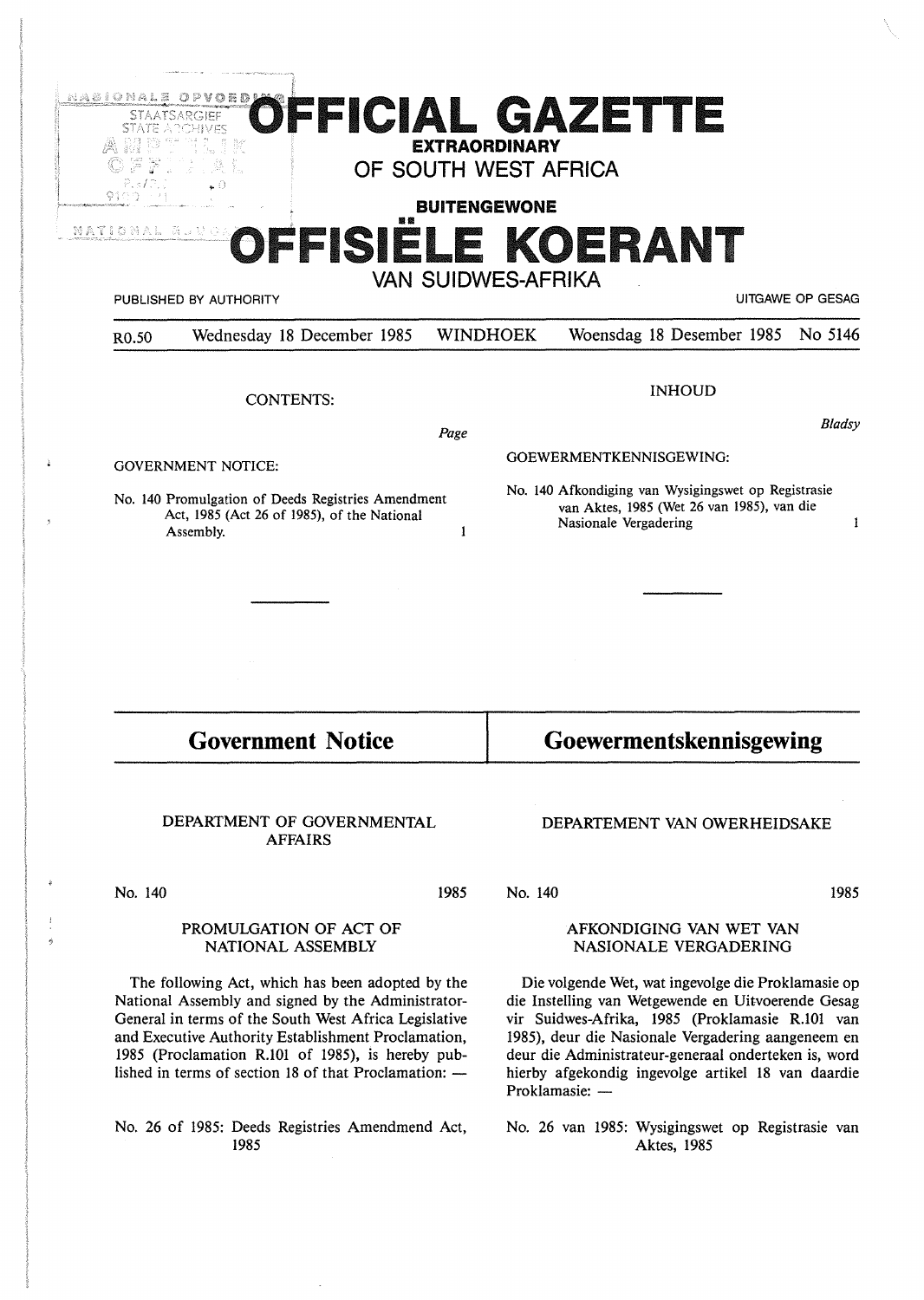# Act No. 26, 1985 DEEDS REGISTRIES AMENDMENT ACT, 1985

### EXPLANATORY NOTE:

- Words underlined with solid line indicate insertions proposed.
- Words in bold typing in square brackets in-**B** dicate omissions proposed.

# ACT

To amend die Deeds Registries Act, 1937, so as to further regulate the registrability of variations of the terms of bonds; to regulate that deeds of grant be prepared by conveyancers; to provide for the proof of certain facts in **connection** with registrations by means of certain certificates; to further regulate the issuing of certificates of **consolidated** title; to do away with the power of the registrar of deeds to issue certificates **of** amended **title** of **one piece** of land; to provide for the **issuing** of certificates of **registered title in** respect of land which under the **Sectional Title Act, 1971, reverts to the land register; to better regulate the procedure in the deeds registry in connection with the cancellation of bonds; to regulate anew the functions of the registrar of deeds in the registration of transfers whereby substitution of debtors in respect of hoods takes place; to regulate die transfer of immovable goods which vested in a trustee under the law relating to insolvency; to do away with the duty of the sheriff to notify the registrar of payments made in respect of mortgaged immovable property sold** in **execution of a judgment of a court; to bring the requirements in connection with the registration under certain circumstances of personal servitudes into accordance with the requirements in force under similar circumstances in respect of the registration of praedial servitudes; to regulate anew the registration of certain changes of name; to delete certain obsolete provisions relating to certain matters; and to redefine certain expressions; to amend the Transfer of Executive Powers (Justice) Amendment Proclamation, 1985, so as to regulate the appointments of the registrar of deeds and the deputy registrar of deeds; and to provide for incidental matters.** 

> *(English text signed by the Administrator-General on 25 November 1985)*

BE IT ENACTED by the National Assembly, as follows:-

Amendment of section 3 of Act 47 of 1937, as substituted by section 2 of Act 87 of 1965 and amended by section 1 of Act 41 of 1977 and section l of Act 92 of 1978.

1. Section 3 of the Deeds Registries Act, 1937 (hereinafter referred to as the principal Act), is hereby amended by the substitution for paragraph (s) of subsection (1) of the following paragraph: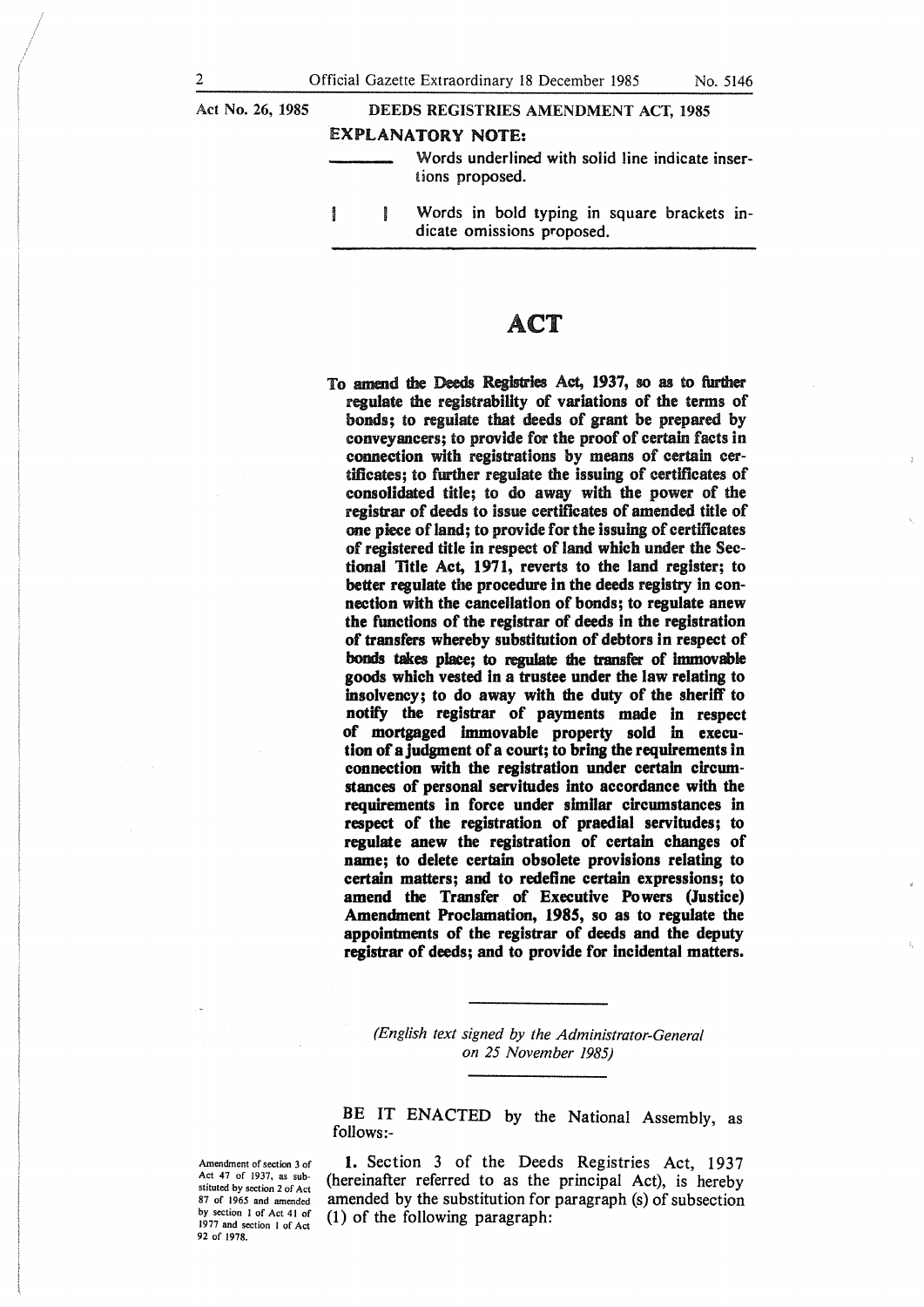**WYSIGINGSWET OP REGISTRASIE VAN AKTES, 1985 Wet No.** 26, 1985 **VERDUIDELIKENDE NO1A:** 

Woorde met 'n volstreep daaronder dui aan invoegings voorgestel.

**Board** Ĵ Woorde in vet druk tussen vierkantige hake dui aan skrappings voorgestel.

## WET

Tot wysiging van die Registrasie van Aktes Wet, 1937, ten einde die registreerbaarheid van wysigings van verbandvoorwaardes verder te reël; te reël dat grondbriewe deur transportbesorgers opgestel moet word; voorsiening daarvoor te maak dat sekere feite in verband met registrasies deur sekere sertifikate bewys kan word; die uitreiking van sertifikate van gekonsoiideerde titel verder te reël; weg te doen met die bevoegdheid van die registrateur van aktes om sertifikate van gewysigde titel van een stuk grond uit te reik; voorsiening te maak vir die uitreiking van sertifikate van geregistreerde titel ten opsigte van grond wat ingevolge die Wet op Deeltitels, 1971, na die grondregister teruggeplaas word; die prosedme in die **akteskantoor** in verband met die rojering van verbande **beter te reel; die funksies van** die **registratem** van aktes by die registrasie van transporte waarby vervanging van verbandskuldenaars plaasvind, opnuut te reël; die oordrag van onroerende goed wat ingevolge die insolvensiereg op 'n kurator oorgegaan het, te reël; weg te doen met die plig van die balju om die registrateur mee te deel van **betalings gedoen ten opsigte van met verband beswaarde**  onroerende goed wat ter uitvoering van 'n vonnis van 'n **hof verkoop is; die vereistes in verband met die registrasie onder sekere omstandighede van persoonlike**  serwltute in **ooreenstemming te bring met die vereistes wat onder soortgelyke omstandighede ten opsigte van die registrasie van grondserwitute geld; die registrasie van**  sekere naamsveranderinge opnuut te reël; sekere ver**ouderde bepalings betretfende sekere aangeleenthede te**  skrap; en sekere uitdrukkings te heromskryf; tot wysiging **van die Wysigingsproklamasie op die Oordrag van Uitvoerende Gesag (Justisie), 1985, ten einde die aanstellings van die registrateur van aktes en die adjunkregistrateur van aktes te reel; en om vir bykomstige aangeleenthede voorsiening te maak.** 

*(Engelse teks deur die Administrateur-generaa/ onderteken op 25 November 1985)* 

**DAAR WORD** BEPAAL deur die Nasionale Vergadering, soos volg:-

**1.** Artikel 3 van die Registrasie van Aktes Wet, 1937 (hieronder die Hoofwet genoem), word hierby gewysig deur paragraaf (s) van subartikel (1) deur die volgende paragraaf **te vervang:** 

Wysiging van artikel 3 van Wet 47 van 1937, soos vervang deur artikel 2 van Wet 87 van 1965 en gewysig deur artikel I van Wet 41 van 1977 en artikel I van Wet 92 van 1978.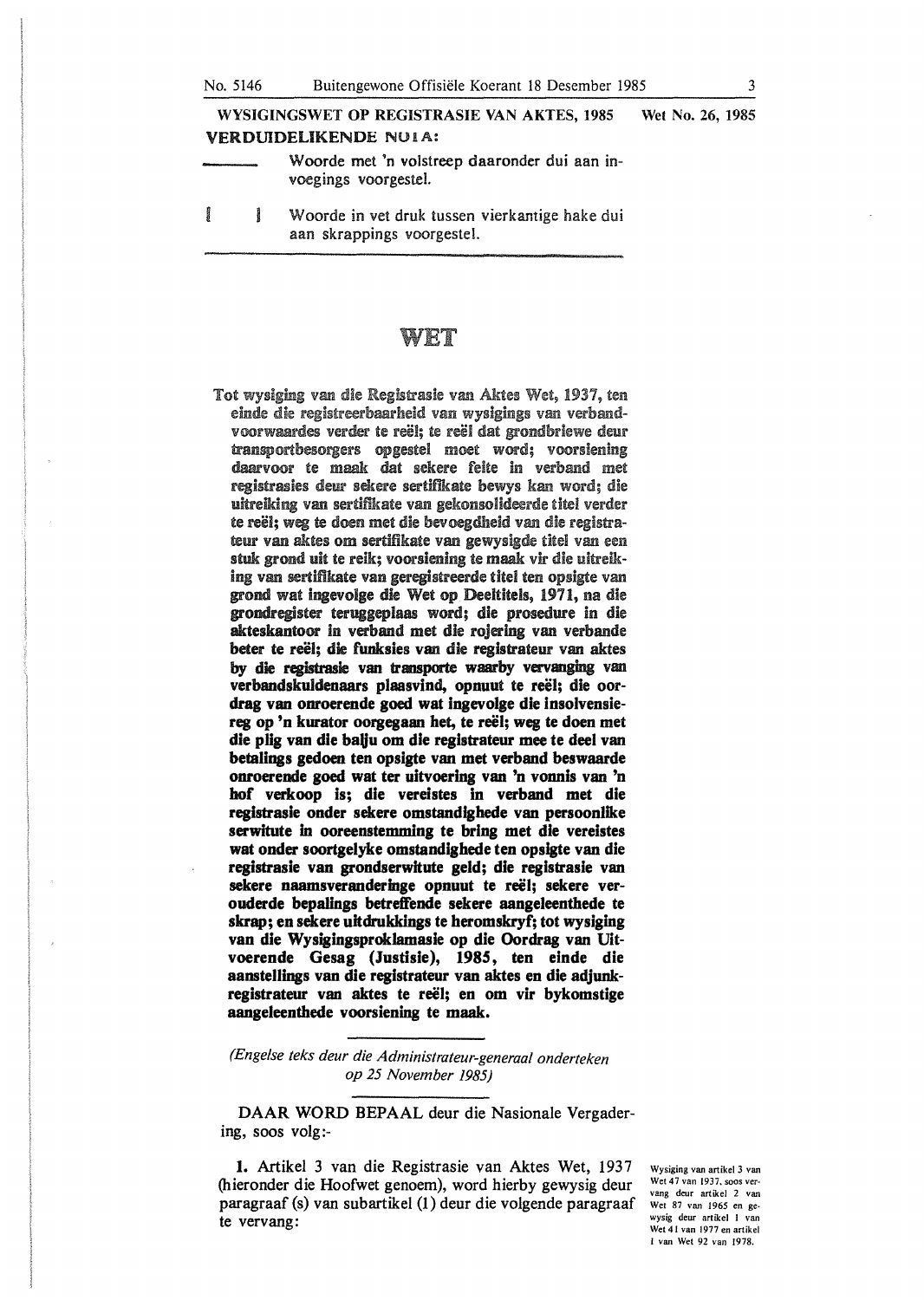## **DEEDS REGISTRIES AMENDMENT ACT, 1985**

"(s) register against any registered mortgage or notarial bond any agreement entered into by the mortgagor and the holder of that bond, whereby any terms of that bond, with the exception of terms relating to the relevant cause of debt, the mortgaged security or the amount of the debt secured by the bond, have been varied;".

Substitution of section 15 of Act 47 of 1937.

2. The following section is hereby substituted for section 15 of the principal Act:

"Preparation of deeds by conveyancer.

15. **Save** as is otherwise provided in any other law, no deed of transfer, mortgage bond, deed of grant or certificate of title or registration of any kind mentioned in this Act shall be attested, executed or registered by a registrar unless it has been prepared by a conveyancer **[practising within the province within which his registry is situated. Such conveyancer, whether or not he practises at the seat of the registry,]** who may recover the fees, and charges to which he may be entitled in accordance with any regulation made under section 10.".

Insertion of section 15A in Act 47 of 1937.

**3.** The following section is hereby inserted in the principal Act after section 15:

"Prove of certain facts in connection with deeds and documents by means of certain certificates

15A.(1) A conveyancer who prepares a deed or other document for the purposes of registration or filing in the deeds registry, and who signs a prescribed certificate on such deed or document, accepts by virtue of any such signing the responsibility, to the extent prescribed by regulation for the purposes of this section, for the accuracy of those facts mentioned in any such deed or document or which are relevant in connection with the registration or filing thereof, which are prescribed by regulation.

(2) The provisions of subsection  $(1)$  shall apply *mutatis mutandis* to any person other than a conveyancer, who is prescribed by regulation, and who has in accordance with the regulations prepared a deed or other document prescribed by regulation for registration or filing in a deeds registry.

(3) A registrar shall accept, during the course of his examination of a deed or other document in accordance with the provisions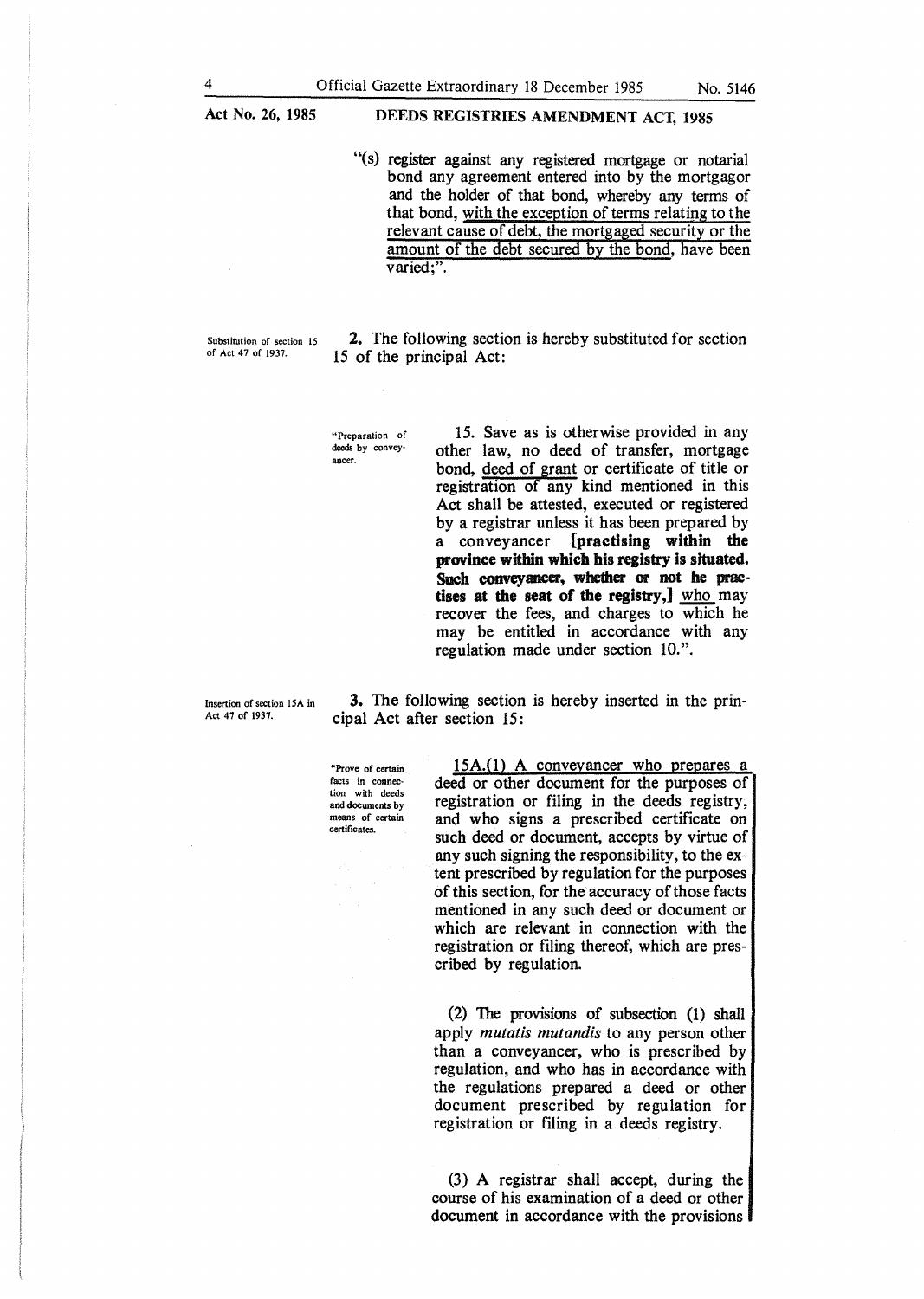"(s) op 'n geregistreerde verband of notariele verband 'n ooreenkoms registreer, wat die verbandskuldenaar en die verbandhouer aangegaan het, waardeur voorwaardes van die verband, uitgesonderd voorwaardes wat betrekking het op die betrokke skuldoorsaak, die sekuriteit wat verbind word of die bedrag van die skuld wat onder die verband verseker word, gewysig word;".

2. Artikel 15 van die Hoofwet word hierby deur die Vervanging van artikel 15 van die Hoofwet word hierby deur die Vervanging van artikel 15 volgende artikel vervang:

"Opstelling van aktes deur transportbesorger.

15. Behalwe vir sover 'n ander wet anders bepaal, mag 'n registrateur geen transportakte, verbandakte, grondbrief, titelsertifikaat of sertifikaat van registrasie van welke aard ook in hierdie Wet vermeld, attesteer, onderteken of registreer nie, tensy dit opgestel is deur 'n transportbesorger [ wat praktiseer in die provinsie waarin sy registrasiekantoor geleë is. So 'n transportbesorger of hy al dan nie ter plaatse van die registrasiekantoor praktiseer, kan] wat die fooie en koste waarop hy geregtig mag wees ingevolge 'n regulasie uitgevaardig kragtens artikel 10 kan verhaal.".

3. Die volgende artikel word hierby in die Hoofwet na artikel 15 ingevoeg:

'\*Bewys van sekere feite in verband met aktes en dokumente deur middel van sekere sertifikate.

15A.(1) 'n Transportbesorger wat 'n akt of 'n ander dokument vir die doeleindes van registrasie of liassering in die registrasiekantoor opstel, en 'n voorgeskrewe sertifikaat op so 'n akte of dokument onderteken, aanvaar uit hoofde van so 'n ondertekening verantwoordelikheid, in die mate by regulasie vir die doeleindes van hierdie artikel voorgeskryf, vir die korrektheid van die feite wat in so 'n akte of dokument vermeld word of wat in verband met die registrasie of liassering daarvan relevant is, wat by regulasie voorgeskryf word.

(2) Die bepalings van subartikel (1) is *mutatis mutandis* van toepassing op 'n ander persoon as 'n transportbesorger, wat by regulasie voorgeskryf word, en wat ooreenkomstig die regulasies die in die regulasies voorgeskrewe akte of ander dokumente vir registrasie of liassering in 'n registrasiekantoor opgestel het.

(3) 'n Registrateur aanvaar in die loop van sy ondersoek van 'n akte of ander dokument ooreenkomstig die bepalings van hierdie Wet,

Invoeging van artikel 15A in Wet 47 van 1937.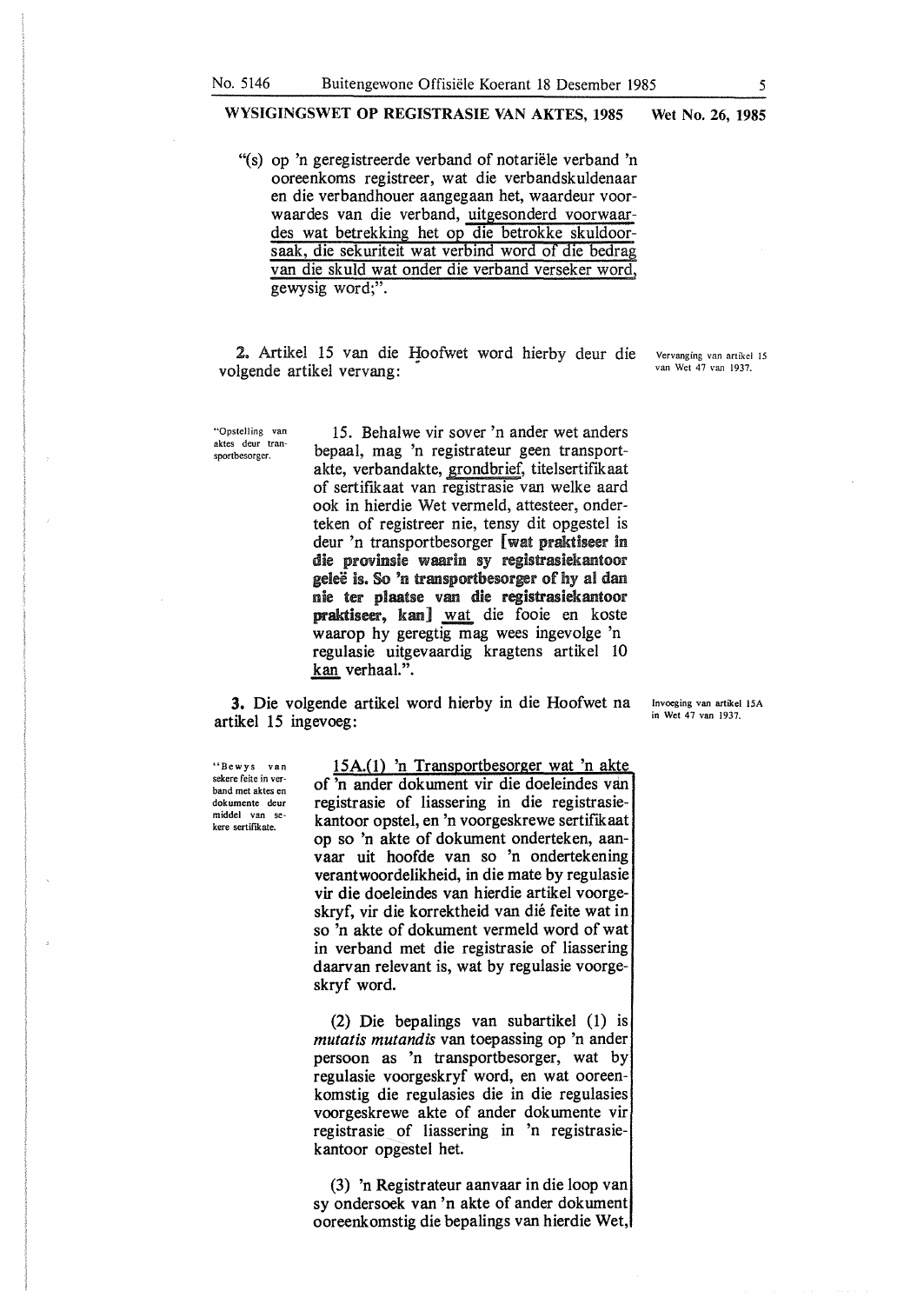of this Act, that the facts referred to in subsection (1) in respect of the registration or filing of a deed or other document in connection with which a certificate referred to in subsection (1) or (2) has been signed, have for the purposes of any such examination been conclusively proved: Provided that the aforegoing provisions of this subsection shall not derogate from the obligation of the registrar to give effect to any order of court or any other notification recorded in the deeds registry under this Act or any other legal provision, and which affects the registration or filing of such deed or other document.".

4. Section 40 of the principal Act is hereby amended by the deletion of paragraph (e) of subsection (1).

Amendment of section 40 of Act 47 of 1937, as amended by section 18 of Act 43 of 1957 and section 16 of Act 43 of 1962.

Repeal of section 41 of Act 47 of 1937, as amended by section 15 of Act 87 of 1965.

Insertion of section 43A in Act 47 of 1937.

*5.* Section 41 of the principal Act is hereby repealed.

6. The following section is hereby inserted in the principal Act after section 43:

• **1 Certifica te of**  registered title in respect of land previously held **under registered sectional title.** 

 $43A(1)$  In the event of land reverting to the land register in terms of the provisions of the Sectional Titles Act, 1971 (Act 66 of 1971), without revival of the developer's title deed under the said Act, the registrar shall issue a certificate of registered title in the prescribed form in respect of such land in substitution of the certificates of registered sectional title under which the land was held prior to such reversion: Provided that where the land which reverts to the land register forms a portion only of the land previously registered in the land register, a diagram thereof shall be annexed to the certificate of registered title.

(2) The registrar shall make all the necessary entries in his registers and records, and endorsements on the relevant registered deeds and other documents, in order to give effect to the reversion of the land to the land register in terms of subsection  $(1)$ .".

Amendment of section 56 of Act 47 of 1937, as amended by section 26 of Act 43 of 1957, section 23 of Act 87 of l 965 and section 8 of Act 3 of 1972.

**7.** Section 56 of the principal Act is hereby amended by the substitution in subsection (1) for the words preceding the proviso of the following words: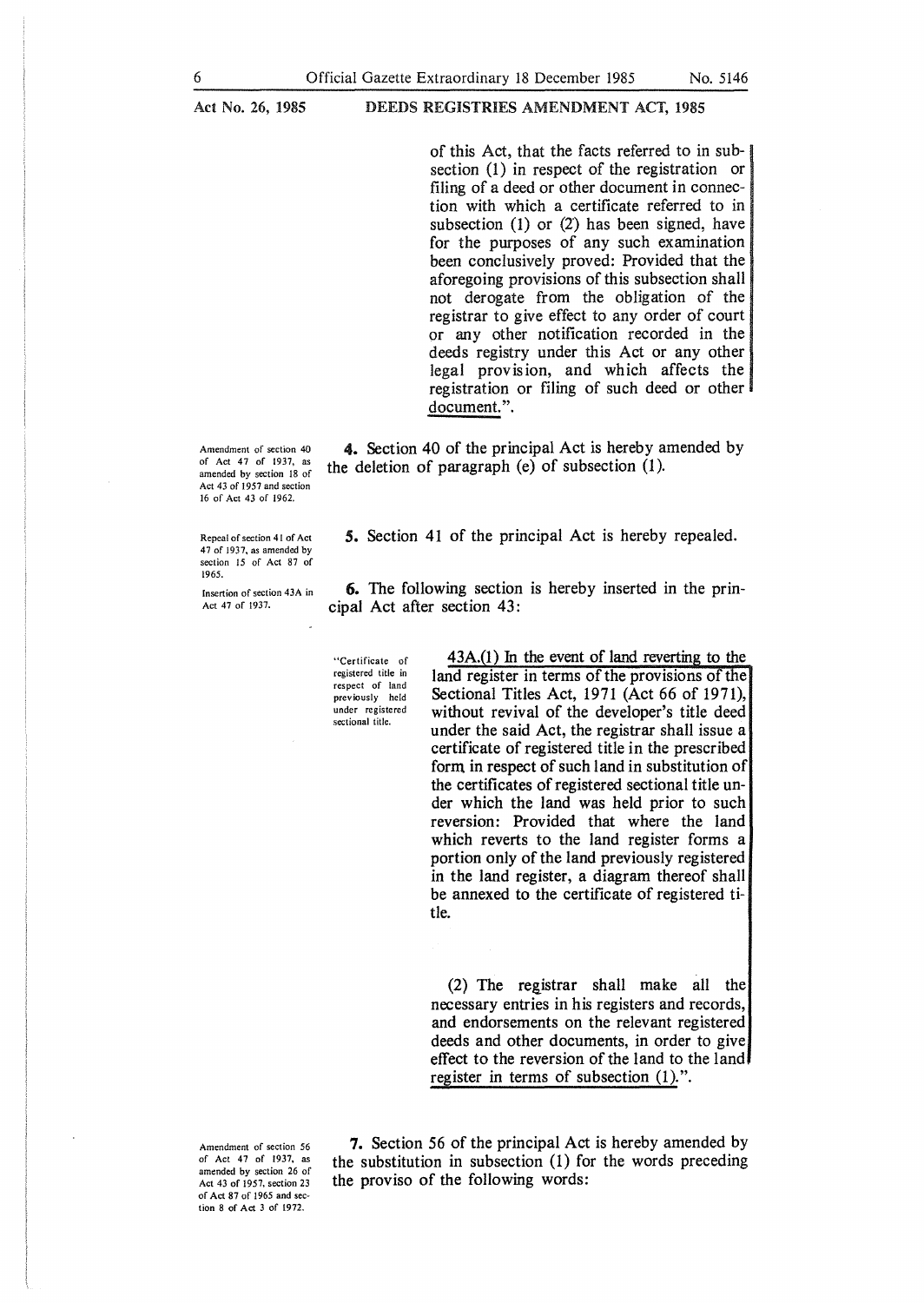dat die feite in subartikel (1) bedoel ten opsigte van die registrasie of liassering van 'n akte of ander dokument in verband waarmee 'n in subartikel (1) of (2) bedoelde sertifikaat onderteken is, vir die doeleindes van so 'n ondersoek afdoende bewys is: Met dien verstande dat die voorgaande bepalings van hierdie subartikel nie afbreuk doen nie aan die verpligting van die registrateur om uitvoering te gee aan 'n hofbevel of aan enige ander kennisgewing wat kragtens hierdie Wet of enige ander wetsbepaling in die registrasiekantoor aangeteken is en wat die registrasie, of liassering van die betrokke akte of ander dokument raak.".

4. Artikel 40 van die Hoofwet word hierby gewysig deur paragraaf (e) van subartikel (1) te skrap.

*5.* Artikel 41 van die Hoofwet word hierby herroep.

Wysiging van artikel 40 van Wet 47 van 1937, soos gewysig deur artikel 18 van Wet 43 van 1957 en artikel 16 van Wet 43 van 1962.

Herroeping van artikel 41 van Wet 47 van 1937, soos gewysig deur artikel 15 van Wet 87 van 1965.

6. Die volgende artikel word hierby in die Hoofwet na artikel 43 ingevoeg:

"Sertifikaat van geregistreerde titel ten opsigte van grond voorheen krag**tens geregis**treerde deeltitel gehou.

43A.(1) Waar grond ingevolge die bepalings van die Wet op Deeltitels, 1971 (Wet 66 van 1971), na die grondregister teruggeplaas word en die ontwikkelaar se titel kragtens die bepalings van gemelde Wet nie herleef nie, reik die registrateur 'n sertifikaat van geregistreerde titel in die voorgeskrewe vorm uit ten opsigte van sodanige grond ter vervanging van die sertifikate van geregistreerde deeltitel waarkragtens die grond voor sodanige terugplasing gehou is: Met dien verstande dat waar die grond wat na die grondregister teruggeplaas word slegs 'n gedeelte vorm van grond wat voorheen in die grondregister geregistreer was, 'n kaart van so 'n gedeelte aan die sertifikaat van geregistreerde titel geheg moet word.

(2) Die registrateur maak die nodige inskrywings in sy registers en oorkondes, en endossemente op die tersaaklike geregistreerde aktes en ander dokumente, om aan die terugplasing van grond na die grondregister ingevolge subartikel (1) gevolg te gee.".

7. Artikel 56 van die Hoofwet word hierby gewysig deur in subartikel (1) die woorde wat die voorbehoudsbepaling voorafgaan deur die volgende woorde te vervang:

Wysiging van artikel 56 van Wet 47 van 1937, soos gewysig deur artikel 26 van Wet 43 van 1957, ariikel 23 van Wet 87 van 1965 en artikel 8 van Wet 3 van 1972.

lnvoeging van artikel 43A in Wet 47 van 1937.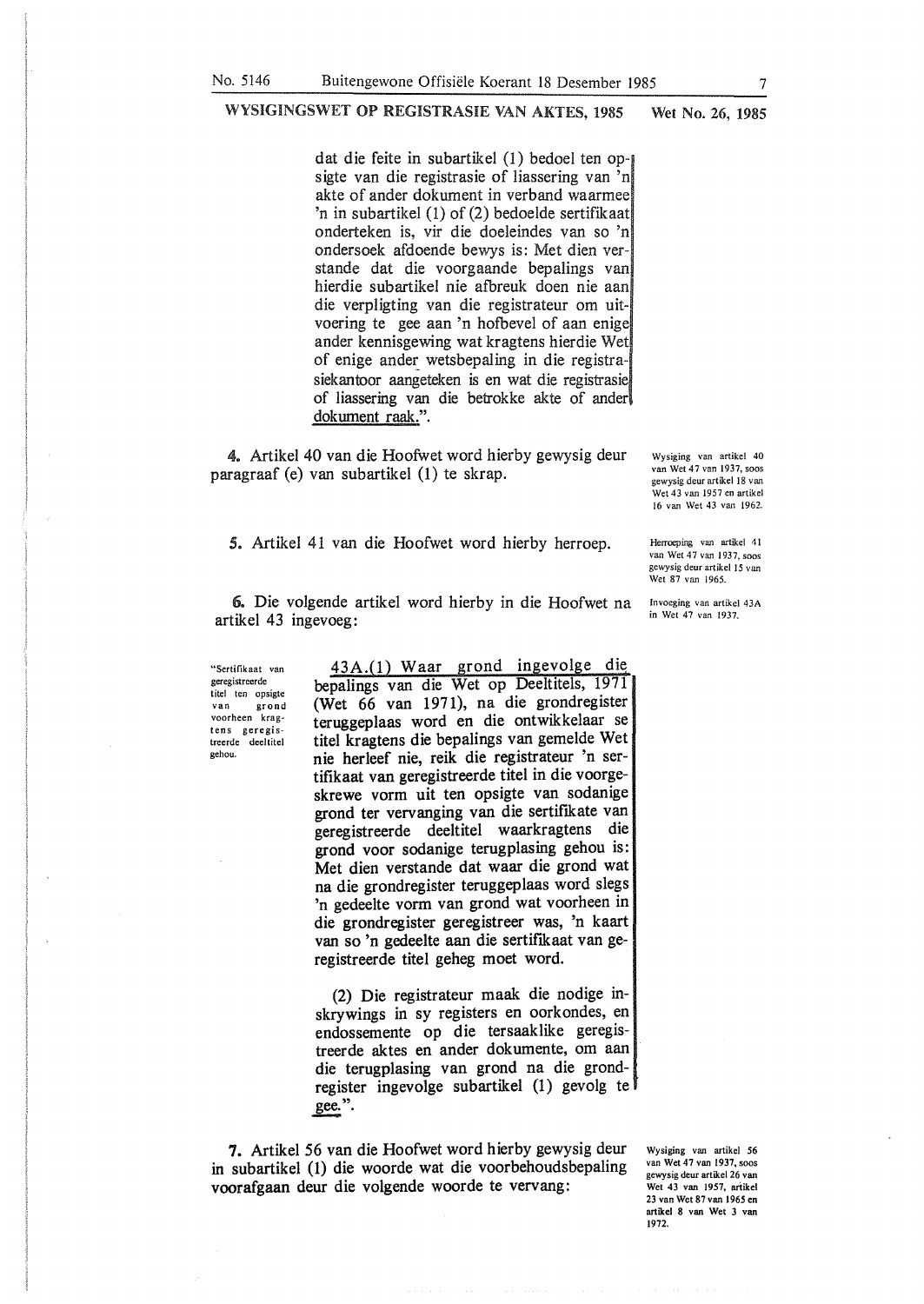```
Act No. 26, 1985
```
"No transfer of mortgaged land shall be attested or executed by the registrar, and no cession of a mortgaged lease of immovable property, or of any mortgaged real right in land shall be registered until the bond has been cancelled or the land, lease or right has been released from the operation of the bond with the consent in writing of the holder thereof or unless, in the case of any such mortgage bond which has been lost or destroyed, the registrar has on application by the registered holder thereof, cancelled **[the entry** in **his register in respect of]**  the registry duplicate of such bond?'.

Amendment of section 57 of Act 47 of 1937, as amended by section 27 of Act 43 of 1957, section 24 of Act 43 of 1962 and section 7 of Act 92 of 1978.

- **8.** Section 57 of the principal Act is hereby amended -
- (a) by the substitution for subsection (2) of the following subsection:

"(2) In registering the transfer in terms of subsection (1) the registrar shall -

- (a) endorse upon the deed of transfer that the land has been transferred subject to the bond;
- (b) endorse upon the bond that the transferee has been substituted for the transferror as debtor; and
- (c) make such consequential entries in the registry records as he deem necessary.";
- (b) by the deletion in subsection (4) of the word "or" at the end of paragraph (b); and
- (c) by the deletion of paragraph (c) of subsection (4).

**9.** The following section is hereby substituted for section 58 of the principal Act:

Substitution of section 58 of Act 47 of 1937, as amended by section 9 of Act 3 of 1972 and section 8 of Act 92 of 1978.

> "Powers in respect of certain property in insolvent and certain other estates.

58.(1) Immovable property which has vested in a trustee under the law relating to insolvency and which has not in accordance with that law been re-vested in the insolvent may, whether before or after rehabilitation o the insolvent, be transferred only by the trustee, and may not after such rehabilitation be transferred, mortgaged or otherwise dealt with by the insolvent until it has been transferred to him by the trustee: Provided that if after rehabilitation the trustee has been discharged or there is no trustee in existence, the Master shall, if satisfied that the rehabilitated insolvent is entitled to the property, give him transfer thereof in such manner as may be prescribed.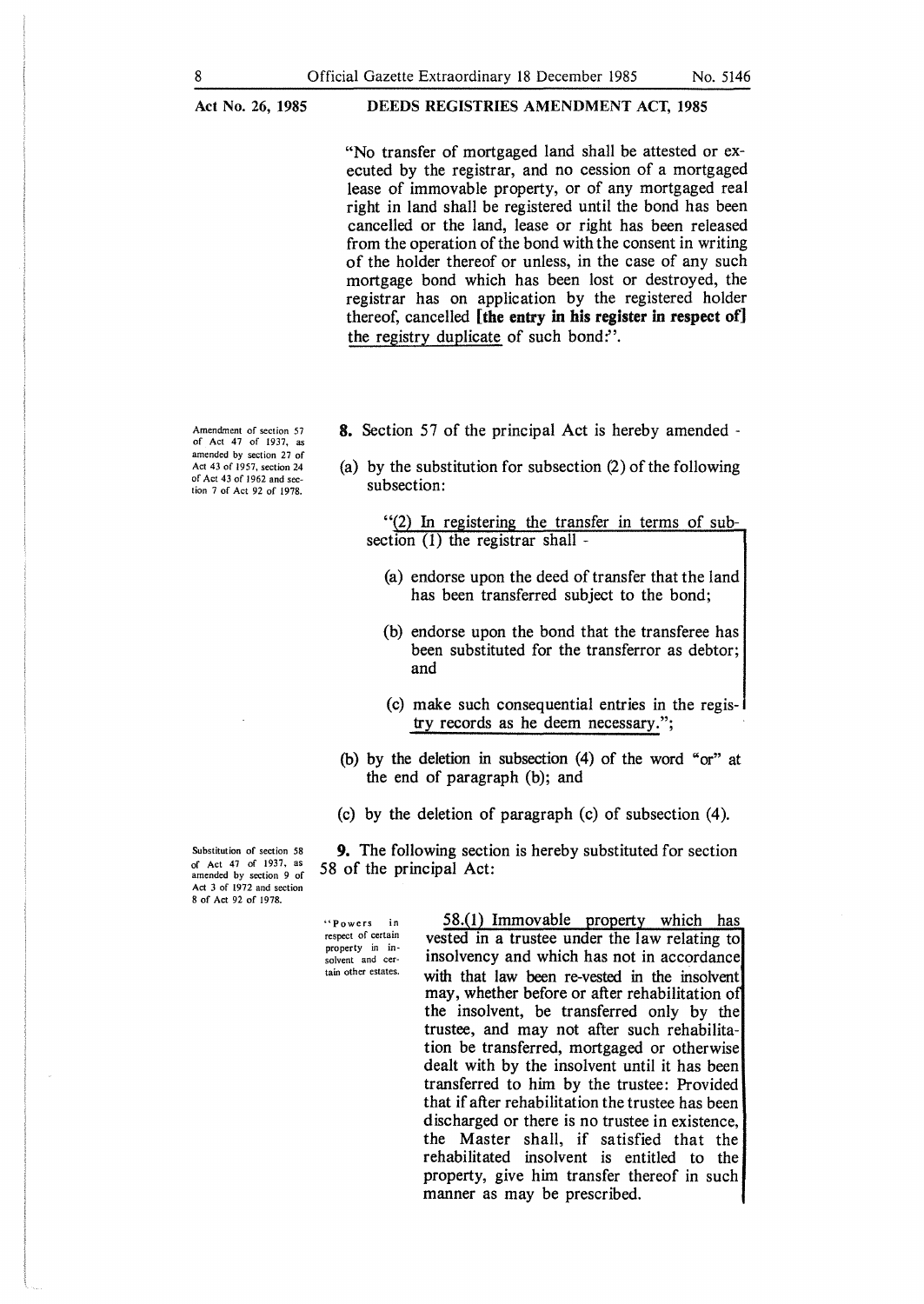"Geen transport van grond wat met verband beswaar is, mag deur die registrateur geattesteer of onderteken word nie en geen sessie van 'n met verband beswaarde huur van onroerende goed of van 'n met verband beswaarde saaklike reg oor grond word geregistreer nie alvorens die verband gerojeer is of die grond, huur of reg, met skriftelike toestemming van die verbandhouer, van die verband vrygestel is of tensy in die geval van so 'n verband wat verlore geraak het of vernietig is, die registrateur, ingevolge 'n aansoek deur die geregistreerde houer daarvan, die **[inskrywing in sy register ten aansien]** registrasieduplikaat van bedoelde verband gerojeer het:".

**8.** Artikel 57 van die Hoofwet word hierby gewysig -

(a) deur subartikel (2) deur die volgende subartikel te vervang:

"(2) By registrasie van 'n transport ingevolge subartikel (1) moet die registrateur -

- (a) op die transportakte aanteken dat die grond onderworpe aan die verband getransporteer is;
- (b) op die verbandakte aanteken dat die transportnemer die transportgewer as skuldenaar vervang het; en
- (c) die gevolglike inskrywing in die registrasie-oorkondes wat hy nodig ag, aanbring.";
- (b) deur in subartikel (4) die woord "of' aan die einde van paragraaf (b) te skrap; en
- (c) deur paragraaf (c) van subartikel (4) te skrap.

**9.** Artikel 58 van die Hoofwet word hierby deur die volgende artikel vervang:

"Bevoegdhede ten opsigte van sekere **bates in insolvente en ander**  boedels.

58.(1) Onroerende goed wat kragtens die insolvensiereg op 'n kurator oorgegaan het en wat nie ooreenkomstig daardie reg aan die insolvente persoon teruggeval het nie, kan, hetsy voor of na die rehabilitasie van die insolvent, slegs deur die kurator getransporteer word, en die insolvent kan na sy rehabilitasie die goed nie transporteer, met verband beswaar of andersins daaroor beskik nie, totdat die kurator die goed aan horn getransporteer het: Met dien verstande dat indien die kurator na rehabilitasie ontslaan is of daar geen kurator bestaan nie, die Meester die goed aan die gerehabiliteerde insolvent op die voorgeskrewe wyse moet transporteer indien hy oortuig is dat die insolvent op die goed geregtig is.

Vervanging van artikel 58 van Wet 47 van 1937, soos gewysig deur artikel 9 van Wet 3 van 1972 en artikel 8 van Wet 92 van 1978.

Wysiging van artikel 57 van Wet 47 van 1937. soos gewysig deur artikel 27 van Wet 43 van 1957, artikel 24 van Wet 43 van 1962 en artikel 7 van Wet 92 van 1978.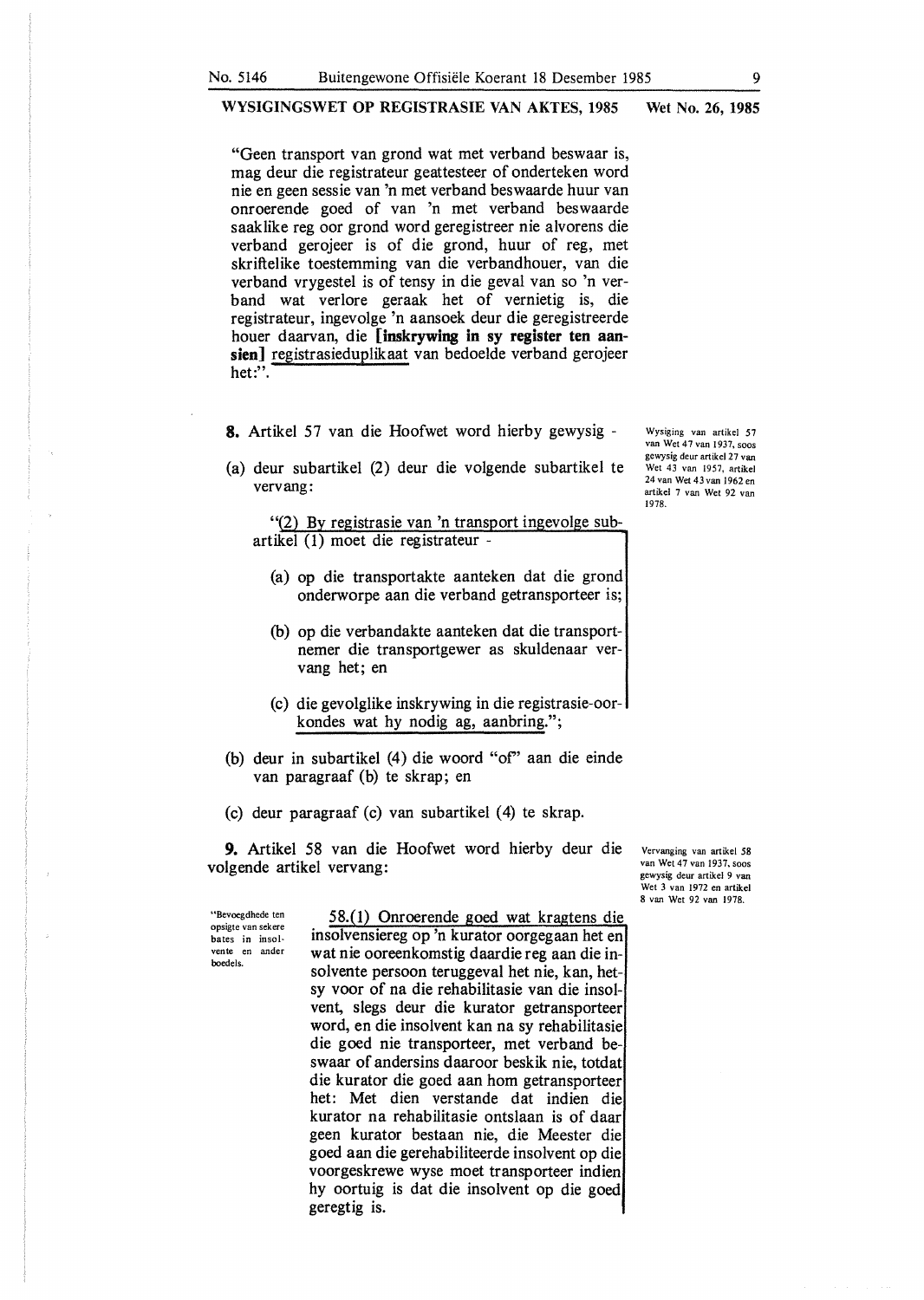(2) If under the provisions of the law relating to insolvency an insolvent has been re-vested with the ownership of any property, such property may not be transferred, mortgaged or otherwise dealt with by the insolvent until an endorsement that the property has been restored to him, has been made by the registrar on the title deed of the property.

(3) Nothing in this section contained shall be construed as modifying any provision of the law relating to insolvency.

(4) The provisions of this section shall apply *mutatis mutandis* in respect of -

- (a) estates administered and distributed under section 34 of the Administration of Estates Act, 1965 (Act 66 of 1965);
- (b) companies which are unable to pay their debts and are liquidated and wound up by or under supervision of the court under the Companies Act, 1973 (Act 61 of 1973); and
- (c) assets of an applicant referred to in Part III of the Agriculture Credit Act, 1966 (Act 28 of 1966), which are administered by a liquidator or trustee who has received from the Master a certificate mentioned in section 29 of the said Act.".

Repeal of section *59* of Act 47 of 1937.

10. Section 59 of the principal Act is hereby repealed.

Amendment of section 65 of Act 47 of 1937, as amended by section 30 of Act 43 of 1957 and section 27 of Act 43 of 1962.

11. Section 65 of the principal Act is hereby amended by the substitution for subsection (3) of the following subsection:

"(3) If the land to be encumbered by a personal servitude is mortgaged or subject to any other real right with which the said personal servitude may conflict, the bond or other registered deed by which such right is held shall be produced to the registrar together with a consent in writing of the legal holder of such bond or other right to the registration of the said personal servitude and, in the case of a bond, free from the bond.".

Amendment of section 93 of Act 47 of 1937, as amended by section 38 of Act 43 of 1957 and section **Subsection:** 36 of Act 43 of 1962.

12. (1) Section 93 of the principal Act is hereby amended by the substitution for subsection (1) of the following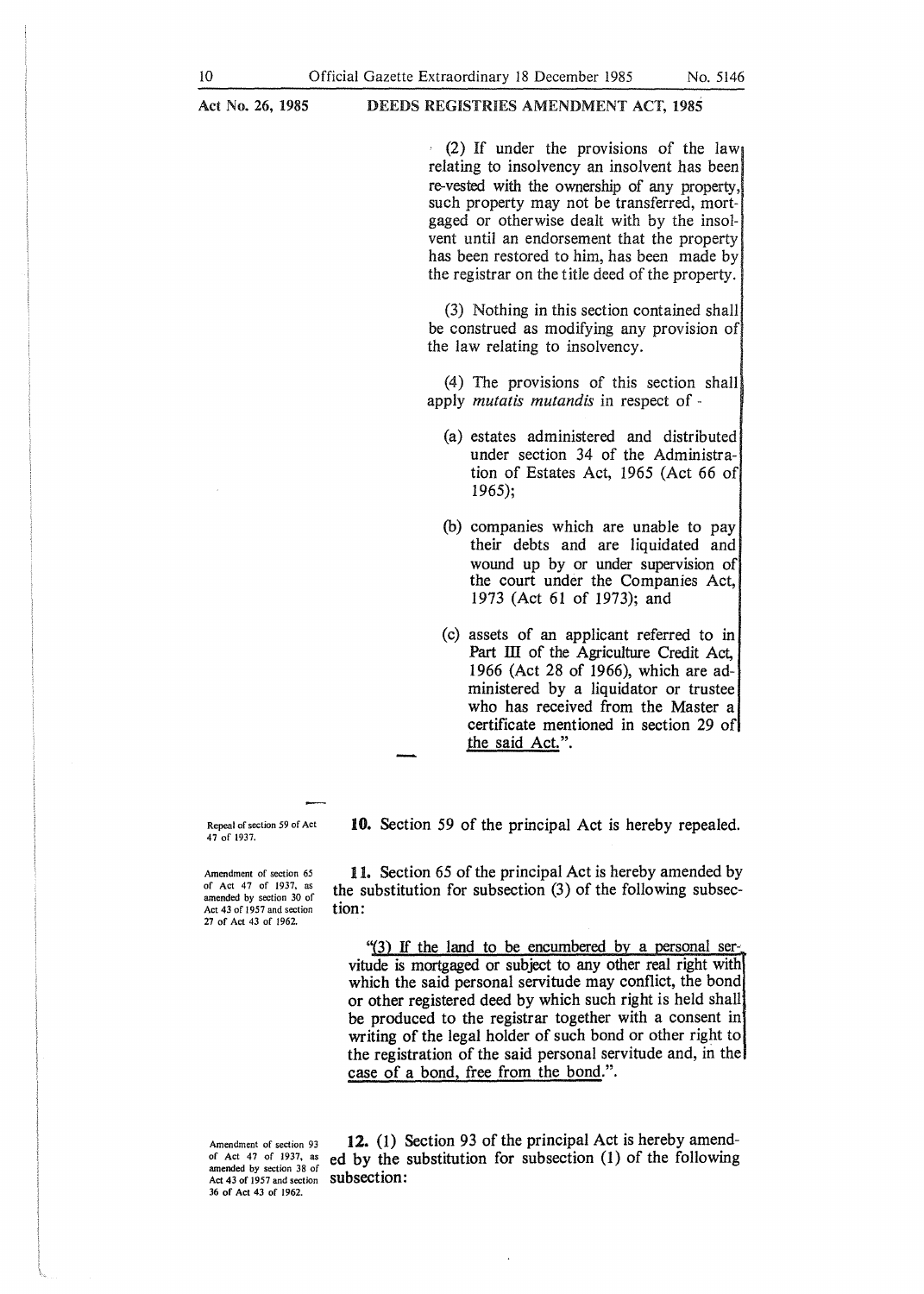(2) Indien die eiendom van goed kragtens die insolvensiereg aan 'n insolvent teruggeval bet, kan die insolvent daardie goed nie transporteer, met verband beswaar of andersins daaroor beskik nie, totdat die registrateur op die titelbewys van die goed aangeteken bet dat die goed aan die insolvent teruggegee is.

(3) Die bepalings van bierdie artikel wysig nie die bepalings van die insolvensiereg nie.

(4) Die bepalings van bierdie artikel is *mutatis mutandis* van toepassing ten opsigte van -

- (a) boedels wat kragtens artikel 34 van die Boedelwet, 1965 (Wet 66 van 1965), beredder en verdeel word;
- (b) maatskappye wat bulle skulde nie kan betaal nie en kragtens die Maatskappywet, 1973 (Wet 61 van 1973), deur of onder toesig van die bof gelikwideer word; en
- (c) bates van 'n applikant bedoel in Deel III van die Wet op Landboukrediet, 1966 (Wet 28 van 1966), wat bebeer word deur 'n beredderaar of kurator wat van die Meester 'n sertiflkaat in artikel 29 van genoemde Wet vermeld, ontvang het.".

**10.** Artikel 59 van die Hoofwet word bierby herroep.

**11.** Artikel 65 van die Hoofwet word hierby gewysig deur subartikel (3) deur die volgende subartikel te vervang:

"(3) Indien die grond wat deur 'n persoonlike serwituut beswaar moet word, beswaar is met 'n verband of 'n ander saaklike reg waarteen bedoelde serwituut sou kon indruis, beswaar is, moet die verband of ander geregistreerde akte waarkragtens daardie reg besit word aan die registrateur voorgele word, tesame met 'n geskrewe toestemming van die wettige houer van daardie verband of antler reg tot die registrasie van bedoelde persoonlike serwituut, en, in die geval van 'n verband, vry van die verband.".

**12.** (1) Artikel 93 van die Hoofwet word hierby ge**wysig deur subartikel** (1) deur **die volgende** subartikel te **vervang:** 

Herroeping van artikel *59*  van Wet 47 van 1937.

Wysiging van artikel 65 van Wet 47 van 1937, soos gewysig deur artikel 30 van Wet 43 van 1957 en artikel 27 van Wet 43 van I 962.

Wysiging van artikel 93 van Wet 47 van 1937, soos gewysig deur artikel 38 van Wet 43 van 1957 en artikel 36 van Wet 43 van 1962.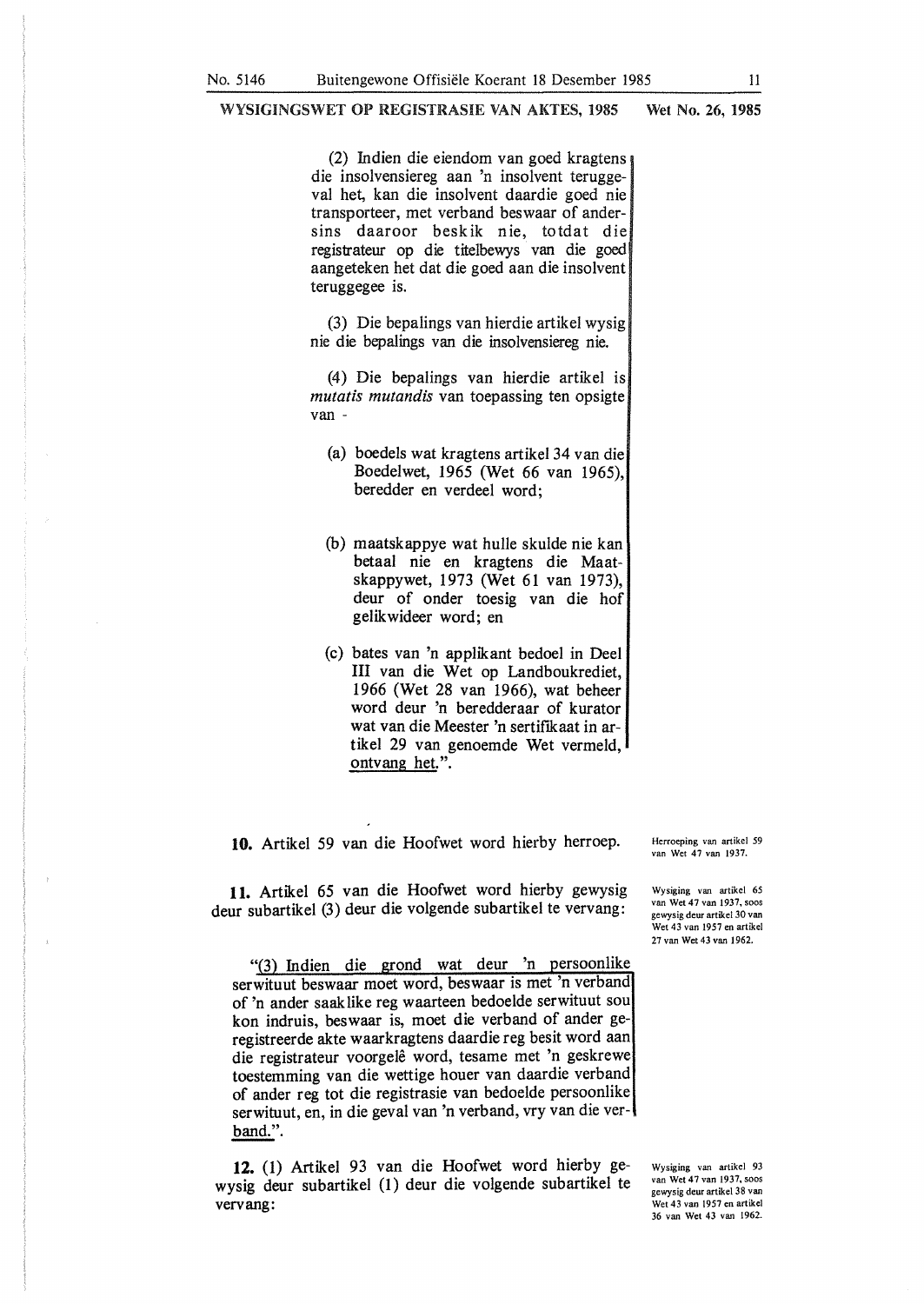### **DEEDS REGISTRIES AMENDMENT ACT, 1985**

"(1) If any person or partnership whose name appears in any registered deed or other document has changed his or its name, the registrar shall, upon written application by that person or partnership accompanied by proof of the change of name, and if he is satisfied that no change of legal personality is implied in such change of name, endorse on the said deed or other document that the name of the person or partnership has been changed to the name stated in the application: Provided that -

- (a) if it appears from such deed or other document that any other person is affected by such change of name, such other person shall consent in writing to the aforesaid endorsement;
- (b) the application shall be accompanied by any other operative deed registered in the registry in which the applicant's old name appears as a party thereto other than as transferor or cedent; and
- (c) a woman who assumes her husband's surname or resumes her former surname shall not be obliged to record such assumption or resumption of surname against any registered deed or other document to enable her to deal with land or a real right in land held by her under such deed or other document.".

(2) The provisions of subsection (1) of section 93 of the principal Act as they existed prior to the substitution of that subsection by subsection (1) of this section, shall, notwithstanding such substitution, continue to apply in respect of any application for registration of a change of name referred to in that subsection and which has been lodged with the registrar of deeds before the coming into operation of this section.

Amendment of section 102 of Act 47 of 1937, as amended by section 12 of Act 43 of 1972 and sec· tion 7 of Proclamation AG. 32 of 1985.

Amendment of section 2 of Proclamation AG. 32 of

1985.

13. Section 102 of the principal Act is hereby amended -

(a) by the substitution in subsection (1) for the definition of "land" of the following definition:

"' land' includes **[an undivided]** <u>a</u> share in land;"; and

(b) by the substitution in subsection (1) for the definition of "share" of the following definition:

"'share', in relation to land and rights to minerals, means an undivided share;".

**14.** (1) Section 2 of the Transfer of Executive Powers (Justice) Amendment Proclamation, 1985, is hereby amended by the addition of the following subsection, the existing section becoming subsection (1):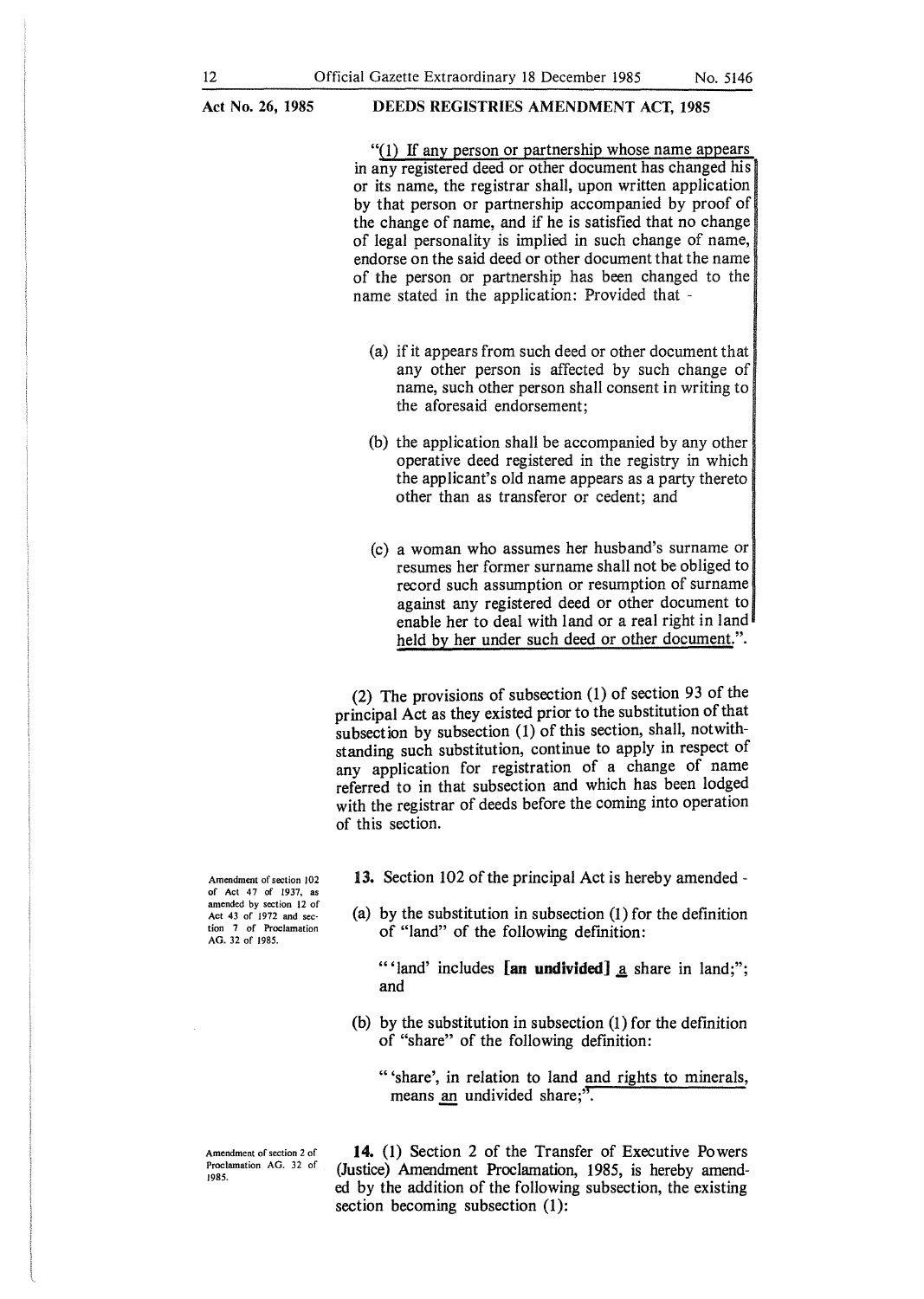"(1) Indien die naam van 'n persoon of 'n vennootskap wat in 'n geregistreerde akte of ander dokument voorkom, verander is, moet die registrateur op skriftelike aansoek van daardie persoon of vennootskap, vergesel van bewys van die naamsverandering, mits hy oortuig is dat met daardie naamsverandering geen verandering van regspersoonlikheid gepaard gaan nie, op bedoelde akte of ander dokument aanteken dat die naam van die persoon of die vennootskap verander is na die naam vermeld in die aansoek: Met dien verstande dat -

- (a) waar dit volgens bedoelde akte of ander dokument voorkom dat 'n ander persoon deur bedoelde naamsverandering geraak word, daardie persoon skriftelik tot bedoelde aantekening moet toestem;
- (b) die aansoek vergesel gaan van enige ander werkende akte wat in die registrasiekantoor geregistreer is en waarin bedoelde aansoeker se vorige naam anders dan as transportgewer of sedent verskyn; en
- (c) 'n vrou wat haar man se van aanvaar of haar vorige van herneem, nie verplig is om sodanige naamsverandering teen 'n akte of ander dokument te laat aanteken ten einde haar in staat te stel om met die grond of saaklike reg in grond deur haar gehou kragtens sodanige akte of ander dokument te handel nie.".

(2) Die bepalings van subartikel (1) van artikel 93 van die Hoofwet soos dit bestaan het voor die vervanging van daardie subartikel deur subartikel (1) van hierdie artikel bly, ondanks daardie vervanging, van toepassing ten opsigte van 'n aansoek om registrasie van naamsverandering in daardie subartikel bedoel wat voor die inwerkingtreding van hierdie artikel by die registrateur van aktes ingedien is.

**13.** Artikel 102 van die Hoofwet word hierby gewysig -

(a) deur in subartikel (1) die omskrywing van "grond" deur die volgende omskrywing te vervang:

"'grond' omvat 'n **[onverdeelde]** aandeel in grond;"; en

(b) deur in subartikel (1) die omskrywing van "aandeel" deur die volgende omskrywing te vervang:

" 'aandeel' beteken, met betrekking tot grond en regte op minerale, 'n onverdeelde aandeel;";

**14.** (1) Artikel 2 van die Wysigingsproklamasie op die Oordrag van Uitvoerende Gesag (Justisie), 1985, word hierby gewysig deur die volgende subartikel by te voeg, terwyl die bestaande artikel subartikel (1) word:

Wysiging van artikel 102 van Wet 47 van 1937, soos gewysig deur artikel 12 van Wet 43 van 1972 en artikel 7 van Proklamasie AG. 32 van 1985.

Wysiging van artikel 2 van Proklamasie AG. 32 van 1985.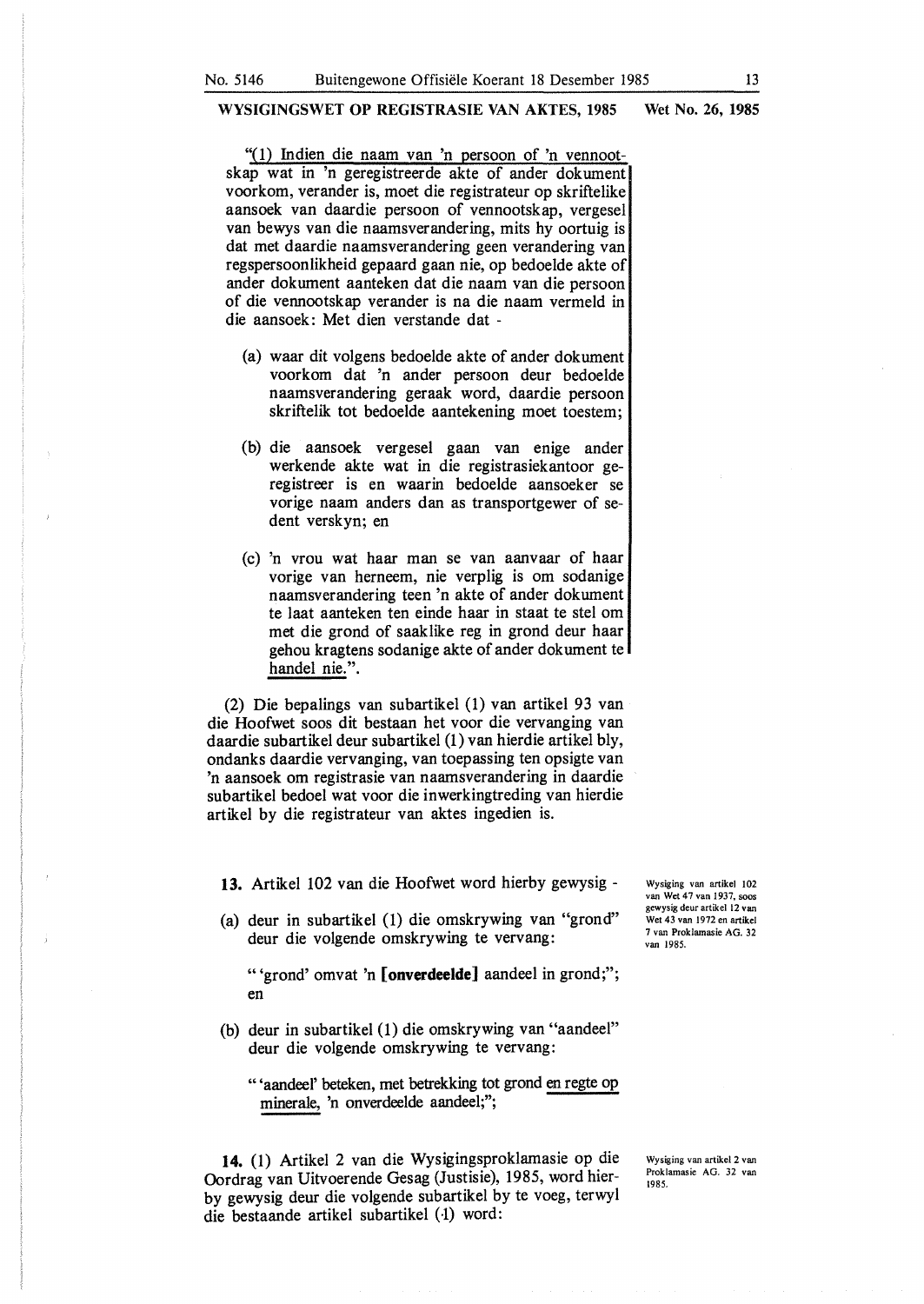### **DEEDS REGISTRIES AMENDMENT** ACT, **1985**

"(2) The person who held the office of registrar of deeds immediately before the commencement of this Proclamation by virtue of an appointment under section 2 of the Deeds Registries Act, 1937, and the person who so held the office of assistant registrar of deeds, shall be deemed to have been appointed at such commencement, under the said section 2, as amended by subsection  $(1)$  of this section, as registrar of deeds and deputy registrar o deeds, respectively.".

(2) Subsection (1) shall be deemed to have come into operation on 1 June 1984.

Short title and commence-<br>
16. (1) This Act shall be called the Deeds Registries<br>  $\frac{1}{2}$  Among and Act 1085 and shall come into operation on a Amendment Act, 1985, and shall come into operation on a date to be fixed by the Administrator-General by proclamation in the *Official Gazette.* 

> (2) Different dates may in terms of subsection (1) be fixed in respect of different provisions of this Act.